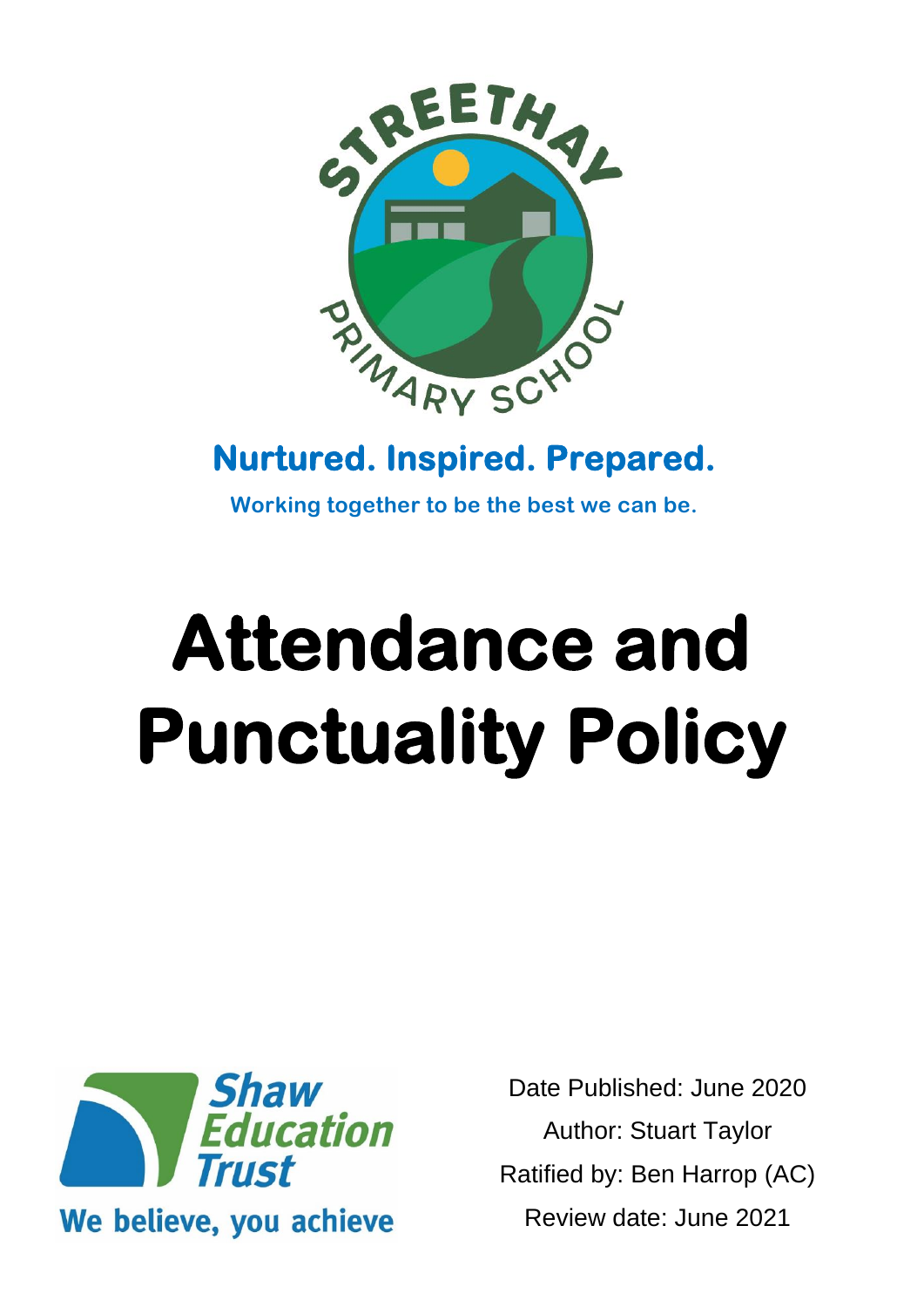## Attendance and Punctuality Policy



#### **Introduction**

At Streethay Primary we are committed to working together to ensure all children receive the best education possible and to enable them to make progress and do as well as they can. For this to happen children clearly need to be in school. This policy aims to make clear what is expected of parents and children and to assure parents of our willingness to work positively with them if problems arise.

#### **Principles**

Promoting positive behaviour and excellent attendance is the responsibility of the whole school community. The school will promote the importance of positive behaviour and good attendance through the curriculum and personal/social opportunities. Good attendance and behaviour by pupils will be recognised appropriately. All children should be at school, on time, every day the school is open, unless the reason for the absence is unavoidable. We will ensure that parents are aware of attendance matters as they relate to their child and work with them to ensure good attendance and punctuality.

All children are sometimes reluctant to attend school. Any problems that arise with attendance are best resolved between the school, the parents and the child. If a child is reluctant to attend, it is never better to cover up their absence or to give in to pressure to excuse them from attending. This gives the impression that attendance does not matter and may make things worse. Permitting absence from school without a good reason is an offence by the parent.

The attendance policy includes procedural referral agreements that are designed to promote and safeguard the welfare of pupils.

#### **Collaboration with VIP Education**

Streethay Primary School employ VIP EDC Ltd. They are an Independent Education Welfare Company who work with the school, to raise attendance and deal with welfare matters. They will communicate with you if there is an issue, they can support us with. Pupil's attendance will be monitored and may be shared with VIP EDC if it becomes a cause for concern. VIP EDC are GDPR Compliant and will not share personal data with any third party.

#### **Attendance in Nursery**

We would encourage Nursery parents to follow the same principles and processes detailed in this policy. As a continuous provision we would emphasise the importance of establishing a consistent approach to attendance from an early stage. Whilst Nursery parents will not receive a fixed penalty notice for non-compliance with our policy, we would like to make it clear that all booked provision is chargeable, regardless of attendance. This means if you go on holiday in term time you will still be charged for provision. We may refer concerns about attendance without reasonable explanation to our Educational Welfare Officer VIP EDC.

When Nursery children are absent due to illness for more than a week and evidence of illness is provided, we will reduce charges for provision by 50% and hold the child's place.

#### **Registration**

Schools are required by law to take an attendance register twice a day and this shows whether the pupil is present, engaged in an approved educational activity off-site, or absent. If a pupil of compulsory school age is absent, every half-day absence from school has to be classified by the school as either AUTHORISED or UNAUTHORISED. Only school can authorise the

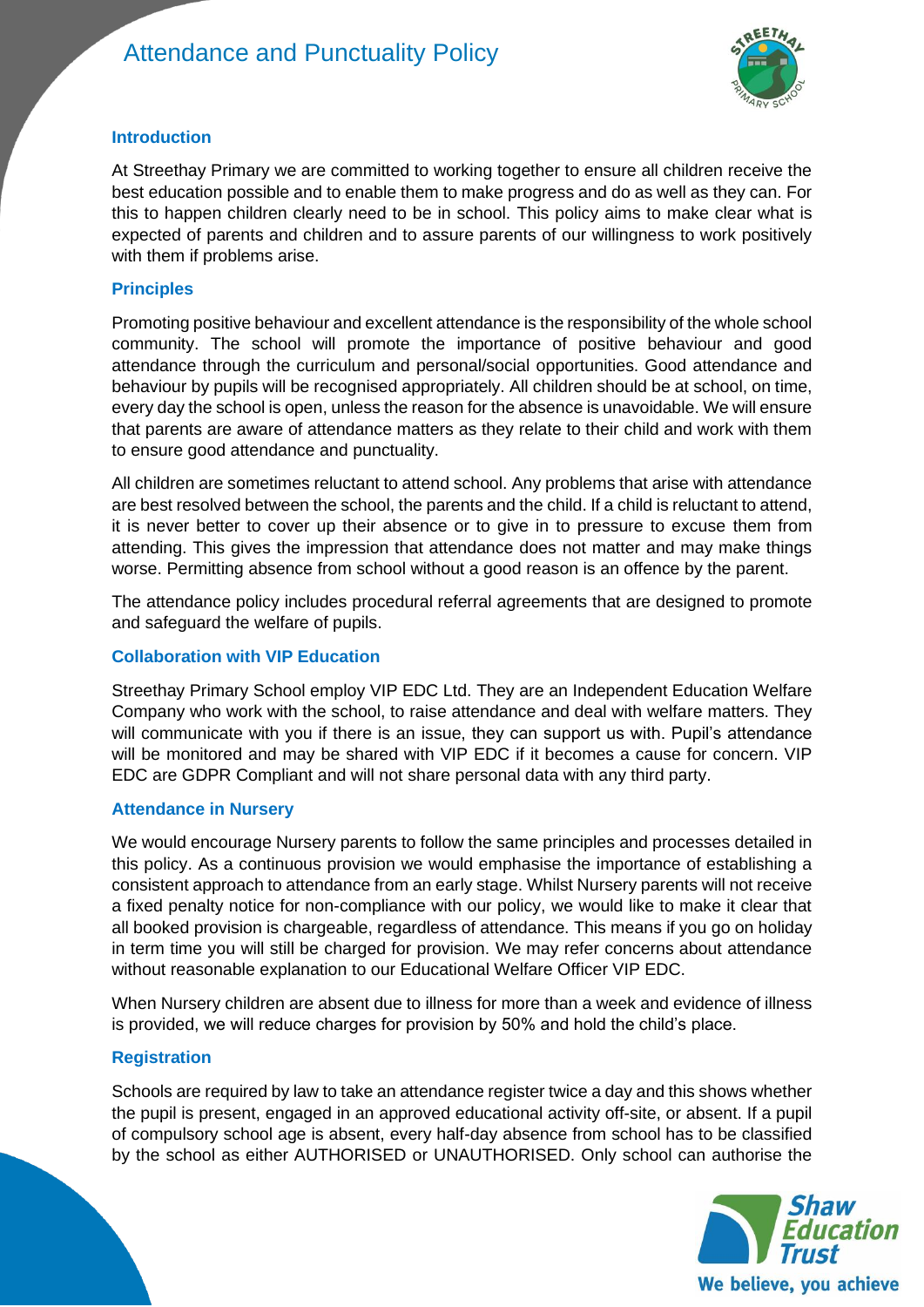

absence, not parents. Therefore information about the cause of each absence is always required.

Authorised absences are mornings or afternoons away from school for a good reason like illness, medical appointments or other unavoidable cause.

Unauthorised absences are those which the school does not consider reasonable and for which no "leave" has been given. This includes:

- **parents keeping children off from school unnecessarily**
- **truancy before or during the school day**
- **absences which have never been properly explained**
- **children who arrive to school after the close of the register**
- **school refusal**
- **holidays taken during term time that have not been authorised by the Head Teacher**

When completing the register, school follow the DFE school attendance guidance to determine which relevant code to use;<https://www.gov.uk/government/publications/school-attendance>

The register will be taken twice a day, at the start of the morning and the afternoon.

#### **Morning registration;**

The morning register is taken at 8:55. Children arriving after the register has been taken but before 9:15 are recorded as late – L.

Registration closes at 9:15. Children arriving at school after this time are "late - after registration closes" and this will be recorded as an unauthorised absence unless there is an acceptable reason for the lateness – U.

#### **Afternoon registration;**

The afternoon register is taken at 1:00.

If lateness is a cause for concern, the following procedures will be followed;

- **Parents will receive a letter informing of the concern**
- **The Education Welfare Officer (EWO) from VIP Education will contact Parents to further discuss and offer support and advice to improve punctuality**
- **Parents will be invited to a meeting with the EWO. The discussion held will be documented by the EWO and an action plan to improve school attendance will be devised with Parents and the pupil during the meeting and a review date set if needed.**
- **If no improvement is seen, the school may follow Staffordshire County Councils Code of Conduct for issuing penalty notices for persistent lateness. More information can be found at; [https://www.staffordshire.gov.uk/Education/Education](https://www.staffordshire.gov.uk/Education/Education-welfare/Attendance.aspx)[welfare/Attendance.aspx](https://www.staffordshire.gov.uk/Education/Education-welfare/Attendance.aspx)**

**Absence**

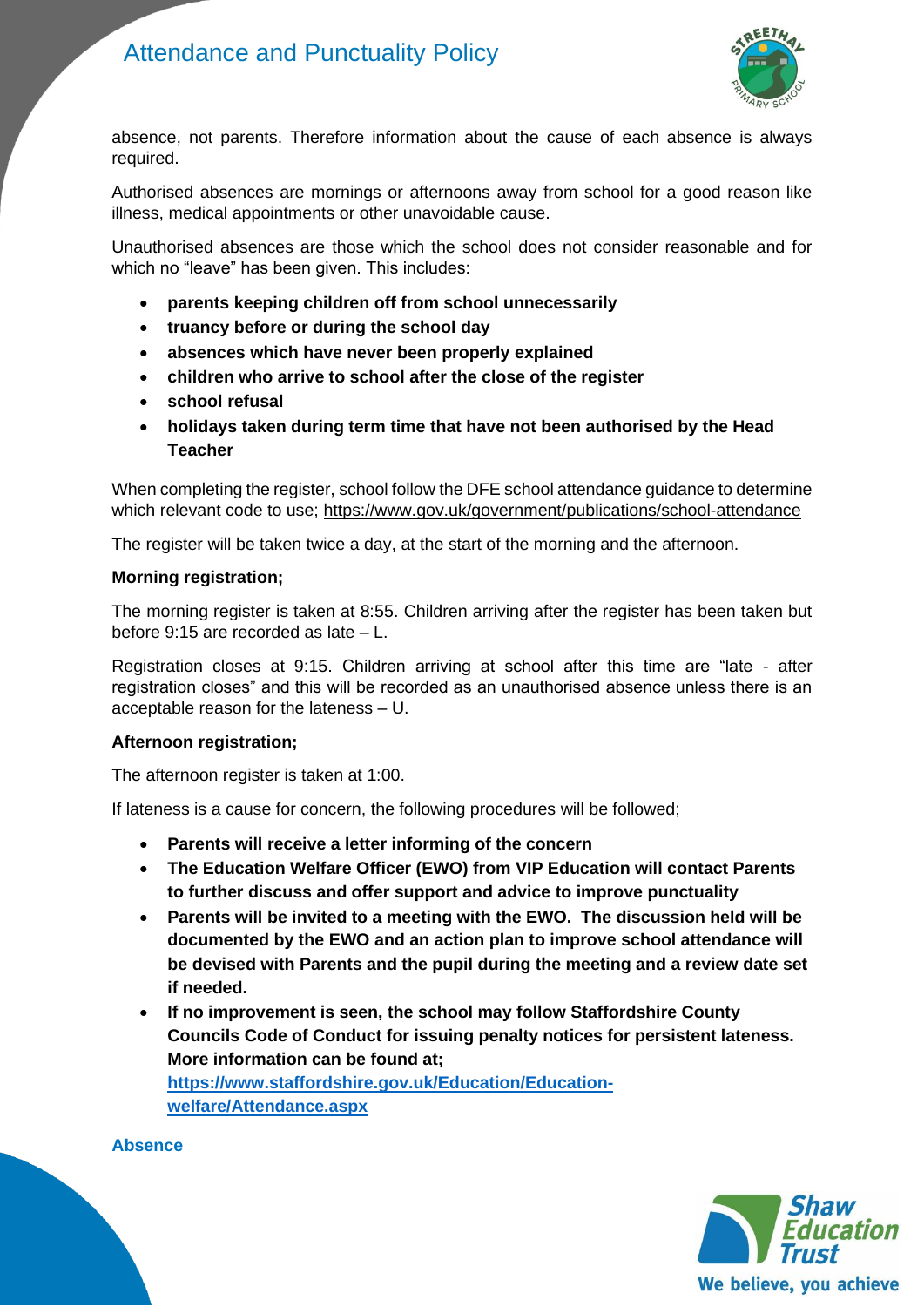

Parents whose children are experiencing difficulties should contact the school at an early stage and work together with the staff in resolving any problems. This is nearly always successful.

Alternatively, parents or pupils may wish to contact the Education Welfare Officer (EWO) from VIP EDC themselves to ask for help or information. They are independent of the school and will give impartial advice. Their telephone number is available from the school office.

If a child is absent from school, we ask parents to:

- **Contact the school office by 9:30 on the first morning of absence**
- **Send in a letter explaining the reason for absence when the child returns to school**
- **Reply promptly to any request or inquiry concerning an absence**

If parents do not contact the school on the morning of the first day of absence, a member of the administration staff will try to contact them to find out the reason for absence. This ensures that the parent is aware their child is not in school enabling the parent, where necessary, to establish that their child is safe. If a reason for absence is not known by 10:30am, school will request the EWO from Attend EDC to establish contact either by telephone, text message or a home visit may be completed. We may trigger this before 10:30am where we deem necessary.

A reason for a period of absence is always required. The school will contact parents who have not offered a reason and after a two-week period, will mark the absence as unauthorised if no suitable reason is provided.

#### **Children Missing in Education**

Schools have a duty by law to refer any absence of 20 days or more to Staffordshire County Council's Children Missing in Education department where they have been unable to make contact with the parent/child or have general concerns about the absence.

In order to avoid any referrals, parents are requested to inform the school if they are movinghouse/area or country and to provide a forwarding address, contact number and the name of new school if known.

We follow the procedures set out in Staffordshire County Council's Children Missing in Education Policy [https://www.staffordshire.gov.uk/Education/Education](https://www.staffordshire.gov.uk/Education/Education-welfare/Children-missing-from-education.aspx)[welfare/Children-missing-from-education.aspx.](https://www.staffordshire.gov.uk/Education/Education-welfare/Children-missing-from-education.aspx)

#### **Medical Absence**

Schools have the responsibility to decide whether an absence can be authorised on medical grounds. In a few cases parents may be asked to provide evidence that their child is too unwell to attend school by providing a note from a medical professional. If the school has concerns about the level of medical absence that a pupil has incurred, they will contact the parents/carers to discuss it further and to find out whether their GP or other health professional has been contacted.

If attendance does not improve the school may request parents seek a note of explanation from the relevant health professional or may involve the school nurse. If despite the request for the note of explanation, no note is forthcoming, school may not be able to authorise

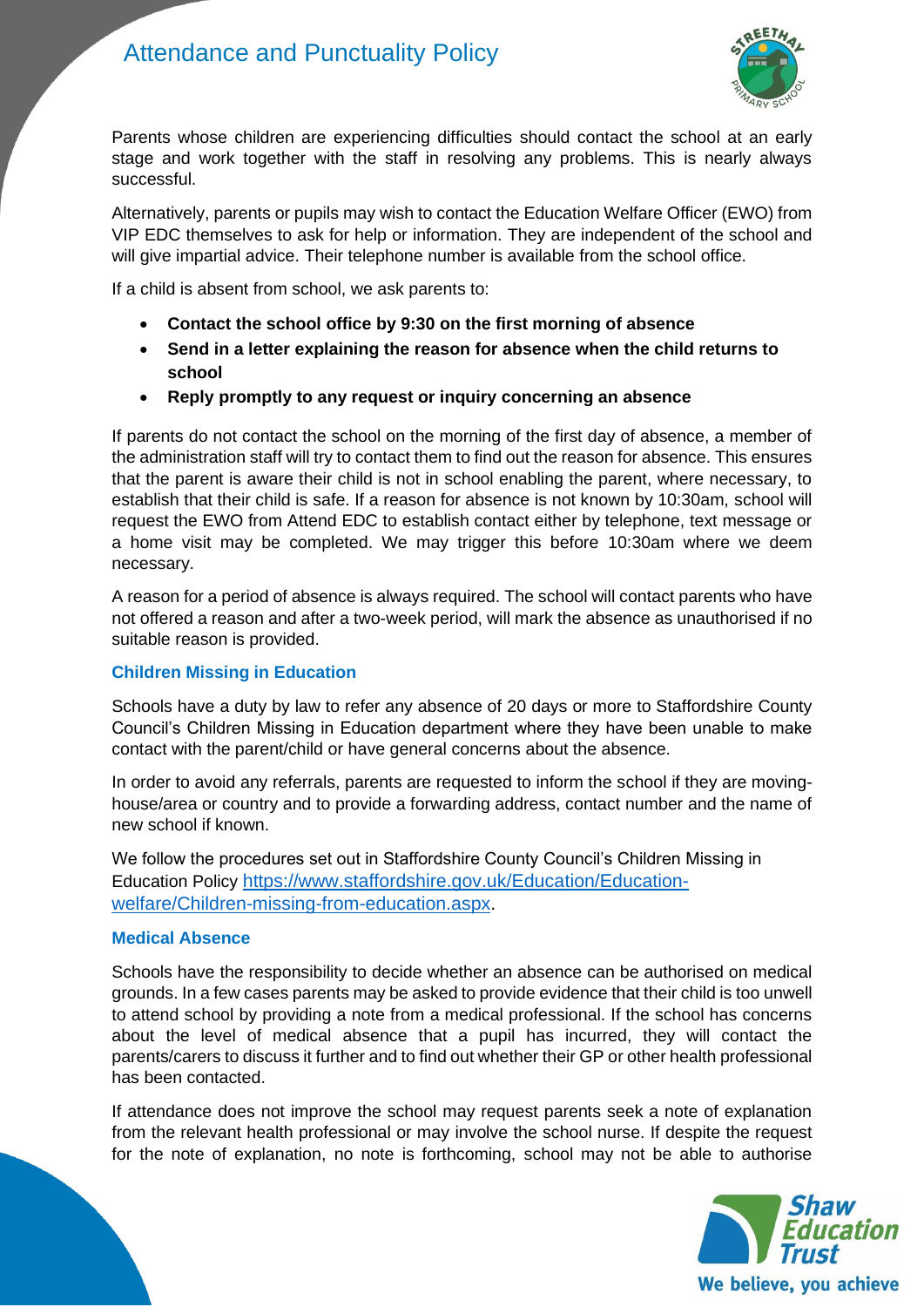

absences unless satisfactory medical evidence is provided to support the pupil's inability to attend school.

#### **Long term medical absence**

The school follow the procedures set out by Staffordshire County Council "Children who are missing Education due to Health/Medical Needs" More information can be found at; [https://www.staffordshireconnects.info/kb5/staffordshire/directory/advice.page?id=cwhbuUN](https://www.staffordshireconnects.info/kb5/staffordshire/directory/advice.page?id=cwhbuUNF4cc) [F4cc](https://www.staffordshireconnects.info/kb5/staffordshire/directory/advice.page?id=cwhbuUNF4cc)

#### **Medical and Dental Appointments**

We expect parents to make medical and dental appointments for their children before or after school or during the school holidays whenever possible. If this is not possible then confirmation of the appointment will be required, and a leave of absence form will need to be completed before we can authorise the absence. The leave of absence form can be found in the appendix and on our website. Children are expected to attend school prior to the appointment and parents expected to return their children to the school following the appointment whenever possible.

#### **Requests for leave of absence**

Leave of absence requests, including holiday leave requests, may only be granted in exceptional circumstances.

If a parent wishes to request leave for their child for any reason they must apply in advance and in writing using the leave of absence request form which can be found on our website and at the end of this document. Where a child does not reside with both parents, it is the responsibility of the parent making the request to inform the other parent. The school will send a reply to both parents.

If a request for leave has not been received and we have reason to believe a pupil is on holiday, a letter will be sent to Parents requesting medical evidence. If no medical evidence can be provided the absence may be coded as unauthorised and a penalty notice request sent to the Local Authority. Parents will also be requested to attend a meeting with the Education Welfare Officer.

Any request made because of exceptional circumstances can only be judged on a case-by case basis, taking into account individual circumstances. Requests should be made in writing at least 28 days before the period of requested absence, otherwise they will be automatically be unauthorised. Only the headteacher can overrule this, in discussion with the Academy Council, and only in exceptional circumstances, eg overseas funerals.

Even with the exceptional circumstances we will still consider the following on a case-by-case basis before permission can be granted:

- **Current level of school attendance including punctuality. Where attendance is below 93%, the absence may not be authorised, even in the case of exceptional circumstances;**
- **The current progress being made towards individual pupils' academic targets;**
- **The time and length of the requested exceptional absence;**
- **The amount of exceptional absence that has been authorised previously. If an unauthorised leave of absence is taken, the school follow Staffordshire County Council's Code of Conduct for issuing penalty notices for unauthorised leave of**

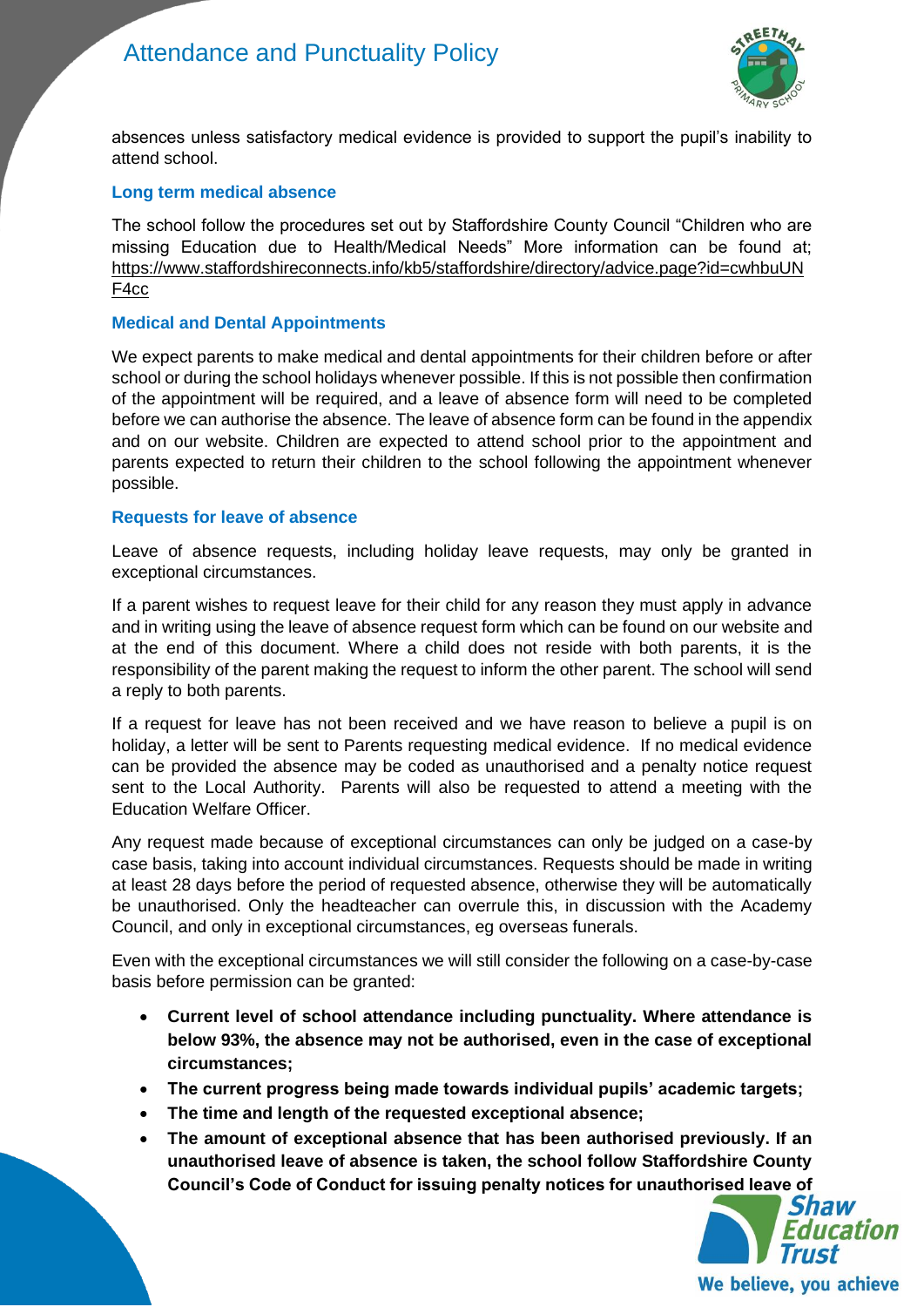

#### **absence. More information can be found at;**  <https://www.staffordshire.gov.uk/Education/Education-welfare/Attendance.aspx>

#### **Rewarding good school attendance**

#### **Class Recognition**

Attendance is monitored by Senior Leaders each week. Class attendance is displayed and each week winning classes are announced in assemblies. We celebrate increases in percentages and any classes above 97% (school target).

#### **Individual Recognition**

Children with attendance at 100% or above each half-term receive a certificate and their certificate is displayed for the school community to see. Children with attendance above 97% receive an attendance sticker. At the end of the year the children with 100% for the whole year receive a special treat afternoon to celebrate their professionalism, such as, an afternoon tea or trip to the park. Children who are above 97% are entered into a prize drawer to win a voucher.

#### **Monitoring attendance and lateness**

The school aims to achieve at least 97% attendance each year. To help with this, we monitor attendance regularly. The school has established a system for monitoring attendance and lateness, the purpose and aims of which are as follows:

- **To improve the overall percentage of attendance and improve pupils' punctuality at school.**
- **To make attendance and punctuality a high priority for all those associated with the school including pupils, parents, staff and governors.**
- **To provide support, advice and guidance to parents and pupils.**
- **To develop a systematic approach to gathering and analysing attendance and punctuality related data.**
- **To develop and implement an effective system of communication between school and home.**
- **To reward good attendance and punctuality.**
- **To work effectively with the Local Authority and other agencies that support attendance and punctuality**

Our Independent Education Welfare Officer from VIP EDC regularly monitors children's attendance that fall below the school's annual attendance target. Where there appears to be a particular problem with attendance, the following procedures are applied;

- **A letter is sent to Parents informing them of a decline in school attendance and the need for this to improve due to the impact on the pupil's education**
- **If school attendance continues to decline, a further concern letter is sent to Parents**
- **If still no improvement seen, Parents and pupils will be invited into a meeting with the Education Welfare Officer to discuss the concerns and to offer support around any possible barriers or problems at home or at school which may be contributing to poor school attendance. The discussion held will be**

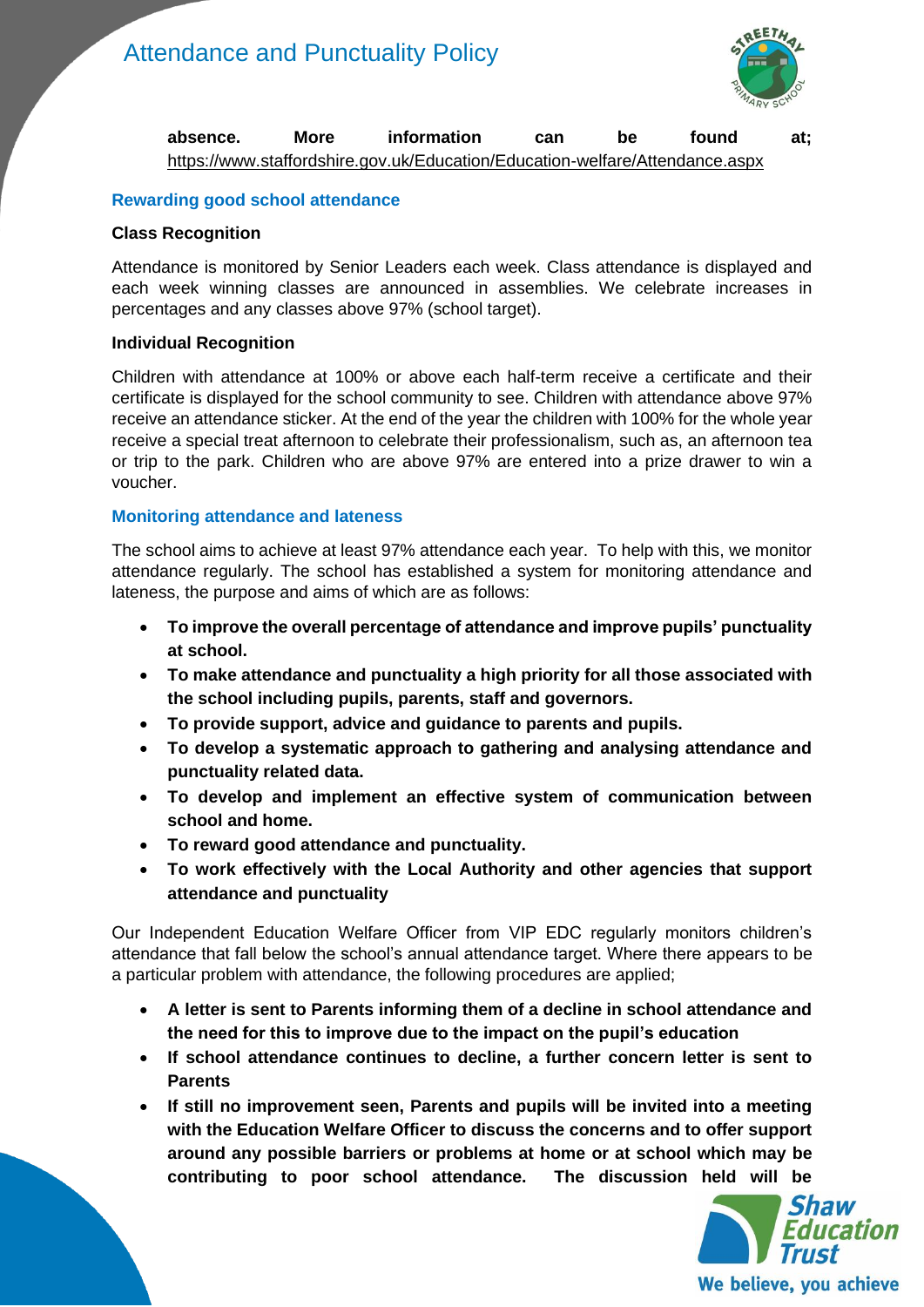

**documented by the EWO and an action plan to improve school attendance will be devised with Parents and pupil during the meeting and a review date set if needed.**

• **If school attendance does not improve, the school may follow Staffordshire County Councils Code of Conduct for issuing penalty notice. More information can be found at;** [https://www.staffordshire.gov.uk/Education/Education](https://www.staffordshire.gov.uk/Education/Education-welfare/Attendance.aspx)[welfare/Attendance.aspx](https://www.staffordshire.gov.uk/Education/Education-welfare/Attendance.aspx)

#### **Circumstances where a Penalty Notice may be issued**

Parents/carers have the legal responsibility to ensure that their children attend school regularly and on time, properly dressed, with the correct equipment and ready to learn. Parents may be prosecuted if a child does not attend school regularly and punctually. This will be done under the 1996 Education Act, Section 444. It aims to ensure that parents carry out their duty to secure suitable education for their children. If a child is in the care of foster carers or in a residential home, it is important that the carers recognise their parenting role where attendance to school is concerned. They will be supported by close co-operation between the school, education welfare services and social services where such a child's attendance is irregular.

Penalty Notices may be considered appropriate if one of the following criteria is met:

- **There is unauthorised persistent absence. "Persistent" means at least 20 sessions of unauthorised absence over a period of twelve school weeks, excluding holidays. These absences do not need to be consecutive.**
- **There is a period of absence not authorised by the head teacher or in excess of the period authorised by the head teacher.(e.g. family holiday)**
- **Persistent late arrival at school, i.e. after the register has closed. "Persistent" means at least 10 sessions of unauthorised late arrival over a period of 12 school weeks, excluding holidays. These late episodes do not need to be consecutive.**
- **The presence of an excluded child in a public place at any time during school hours in that child's first five days of exclusion. An "excluded child" is one who has been excluded from school for a given period under the Education and Inspections Act 2006.**

A Penalty Notice will not be issued in respect of children in the care of the LA with whom other interventions will be used.

A session is equivalent to half a day in school.

#### **Other conditions**

There will be no limit on the times a Penalty Notice for unauthorised leave of absence can be used in an academic year.

In cases where there is more than one pupil in a family with unauthorised absences, Penalty Notices may be issued for more than one child

Use of a Penalty Notice or formal warning of a Penalty Notice for unauthorised persistent absence / lateness will be restricted to one notice/ warning per parent of a pupil per academic year.

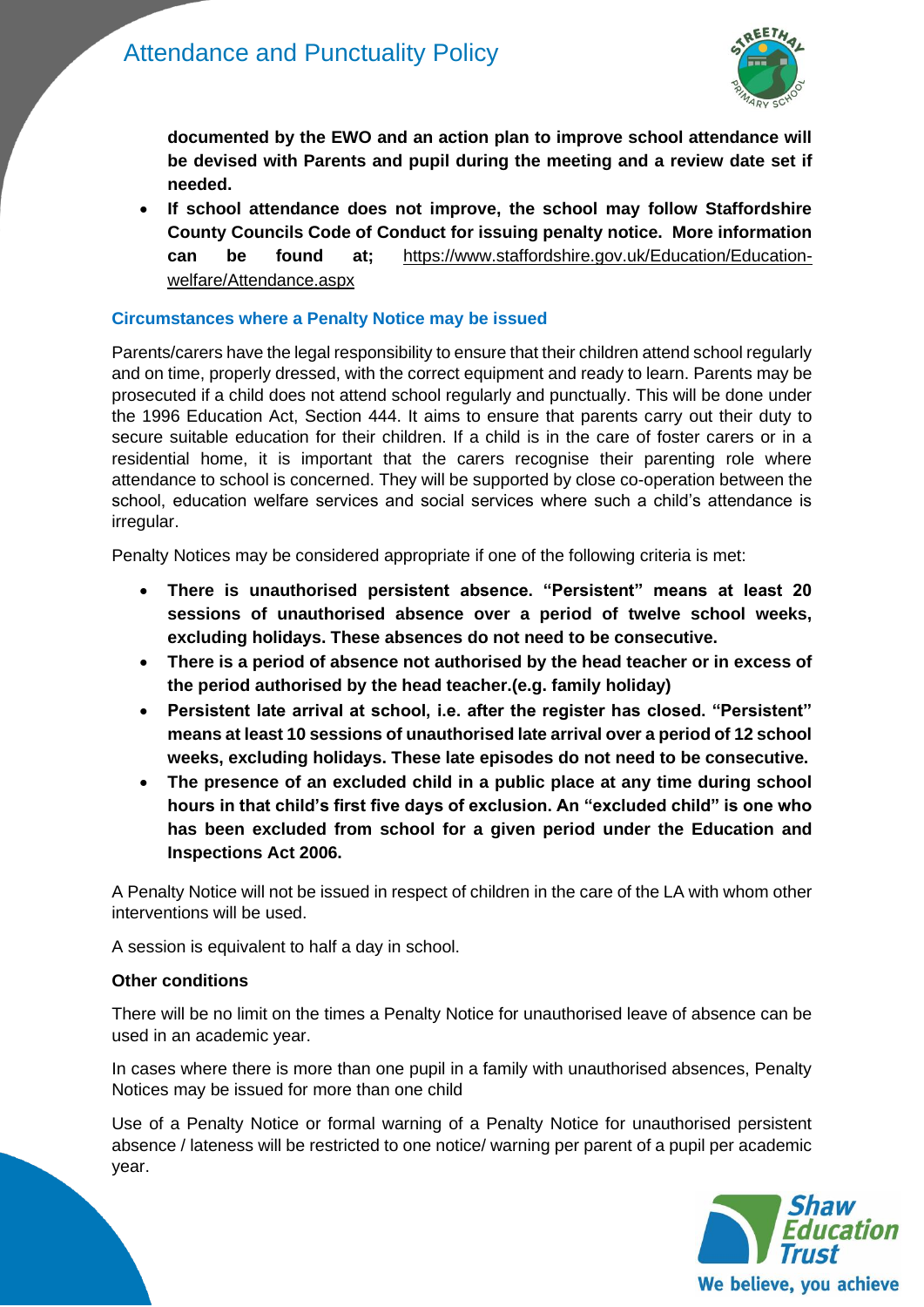### Attendance and Punctuality Policy



As part of this process the parent(s) will first be issued with a 20 day notice period, clearly advising that if unauthorised absence / lateness occurs in this 20 day period, a Penalty Notice may be issued. This is to allow the parents a further period to address their child's irregular attendance by working with the school or other agencies. It is part of a scaled approach and affords the parents an opportunity to avoid receiving a penalty notice. This is seen as good practice and integral to a proportionate response.

Therefore, the process is as follows:

- **School completes and signs a penalty notice request form.**
- **School provides the pupils attendance registration certificate signed by the Head teacher / Principal – or their nominated deputy – confirming that nonattendance / lateness during the period was unauthorised.**
- **School provides an assessment and plan which demonstrates that the use of a Penalty Notice is now the appropriate action to improve the child's school attendance / punctuality.**
- **The local authority issues a 20 day Warning Notice to the parent (s) advising them of the possibility of a Penalty Notice being issued and that the child must have no unauthorised absence / lateness during the set period.**
- **If there are unauthorised absences / lateness in the period and after due consideration of the facts of the case with the school, issue a Penalty Notice through the post.**

#### **Please note:**

Where the Penalty Notice is requested from a school in response to a leave of absence (holiday) related unauthorised absence or is in relation to an offence under section 103 of the Education and Inspections Act 2006, the formal warning letter and 20 day improvement period will not apply.

All Penalty Notices are entered onto a database maintained by Families First to ensure that no duplicate Penalty Notices are issued.

Use of a Penalty Notice or formal warning of a Penalty Notice for unauthorised persistent absence / lateness will be restricted to one notice/ warning per parent of a pupil per academic year.

#### **Payment of Penalty Notices:**

Arrangements for payment will be detailed on the Penalty Notice.

The penalty notice fine would be:

- **£60 per parent per child if paid within 21 days, rising to**
- **£120 per parent per child if paid between 21 – 28 days.**

If the fine is not paid within 28 days you may be prosecuted under section 444 (1) of the Education Act 1996.

If prosecution takes place under section 444(1) of the Education Act 1996 the maximum fine is £1000 per parent per child. This reflects the seriousness of unauthorised absence from school.

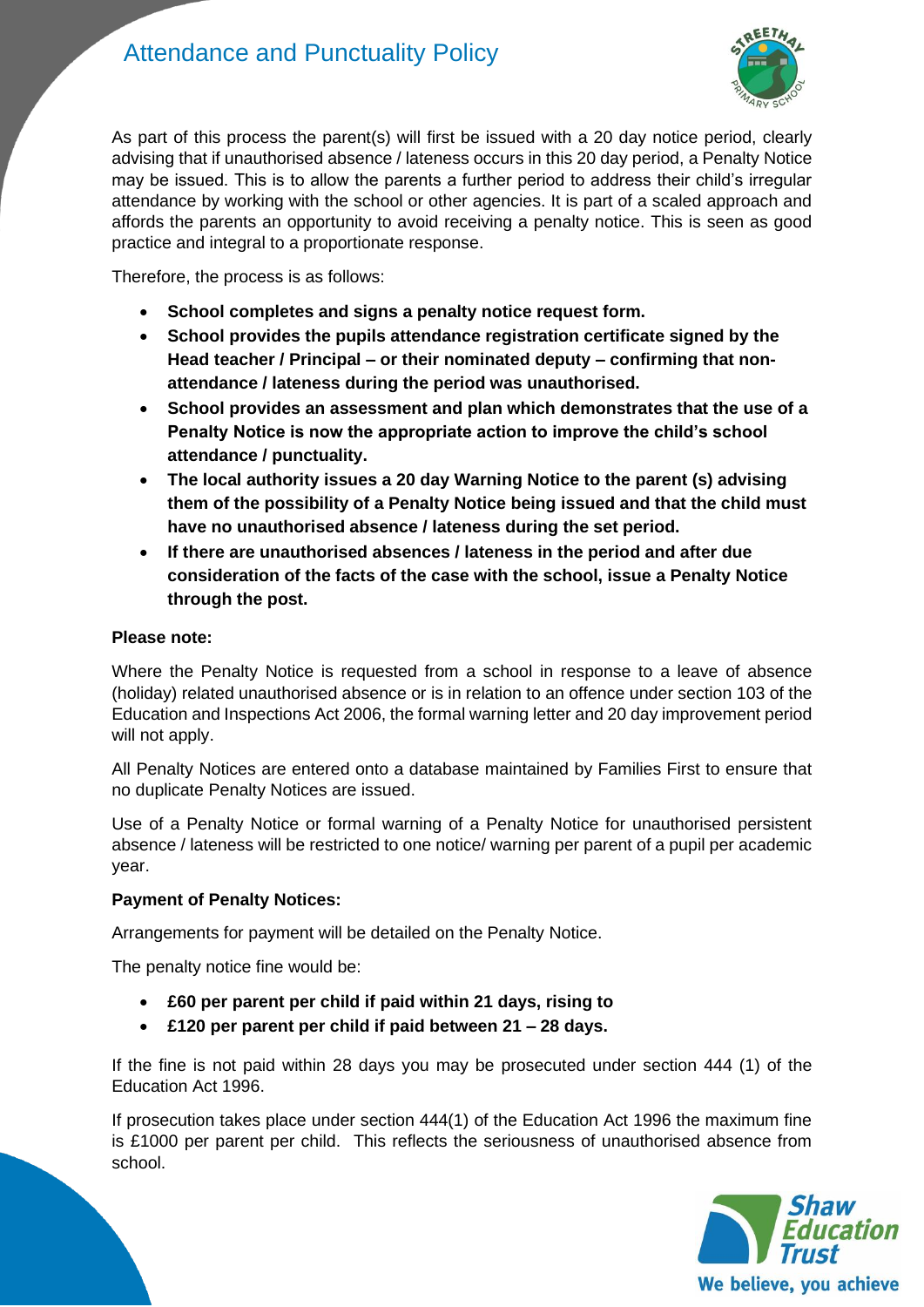

The County Council retains any revenue from Penalty Notices to cover enforcement costs (collection or prosecuting in the event of non-payment).

#### **Non-payment of Penalty Notices:**

Non-payment of a Penalty Notice will result in the withdrawal of the Penalty Notice and will trigger the fast-track prosecution process under the provisions of section 444(1) of the Education Act 1996.

#### **Elective Home Education**

If school receives written notification from parents that they wish to home educate their child then we will inform the Local Authority of the decision to remove the child's name from the admissions register. Whilst school will not seek to prevent parents from choosing to electively home educate their child, neither will they seek to encourage them to do this – particularly as a way of avoiding exclusion or due to a poor attendance record. Prior to making a decision to Elective Home Educate, Parents are requested to contact Staffordshire County Councils Elective Home Education department; [https://www.staffordshire.gov.uk/education/Elective-](https://www.staffordshire.gov.uk/education/Elective-Home-Education/Elective-Home-Education.aspx)[Home-Education/Elective-Home-Education.aspx](https://www.staffordshire.gov.uk/education/Elective-Home-Education/Elective-Home-Education.aspx)

#### **Summary**

It is vital to a child's progress that they attend school as often as possible and that they are on time. There are strong and proven links between pupil attendance and educational achievement. Attendance of less than 95% (equivalent to 9.5 days or more absence in a school year) has been shown to compromise pupil attainment. An attendance of 90% is equivalent to missing 19 days or nearly 4 weeks from school in a year. Only 10% of pupils who are persistently absent from school achieve 5 A\*-C grades at GCSE.

#### **Impact of absence:**

- **90% attendance = 19 days off school**
- **85% attendance = 29 days off school (a whole half term!)**
- **80% attendance = 38 days off school**
- **70% attendance = 57 days off school (a whole term!)**

#### **Impact of lateness:**

- **Over a school year –**
- **5 minutes late every day = 3 days absent**
- **15 minutes late every day = 10 days absent**
- **30 minutes late every day = 19 days absent**

If parents have any concerns relating to attendance or lateness that they wish to discuss, they should contact the Headteacher in the first instance. School staff are committed to working with parents as the best way to ensure as high a level of attendance as possible. Equally, parents have a duty to make sure that their children attend.

| <b>GREEN GROUP</b>  | <b>YELLOW GROUP</b>   | I RED GROUP               |
|---------------------|-----------------------|---------------------------|
| l 97% - 100%        | <u>90.1% - 95.9% </u> | Less than 90%             |
| WELL DONE - THIS IS | <b>LOW ATTENDANCE</b> | <b>PERSISTENT ABSENCE</b> |
| EXCELLENT!          |                       | <b>PUPIL</b>              |
|                     |                       |                           |

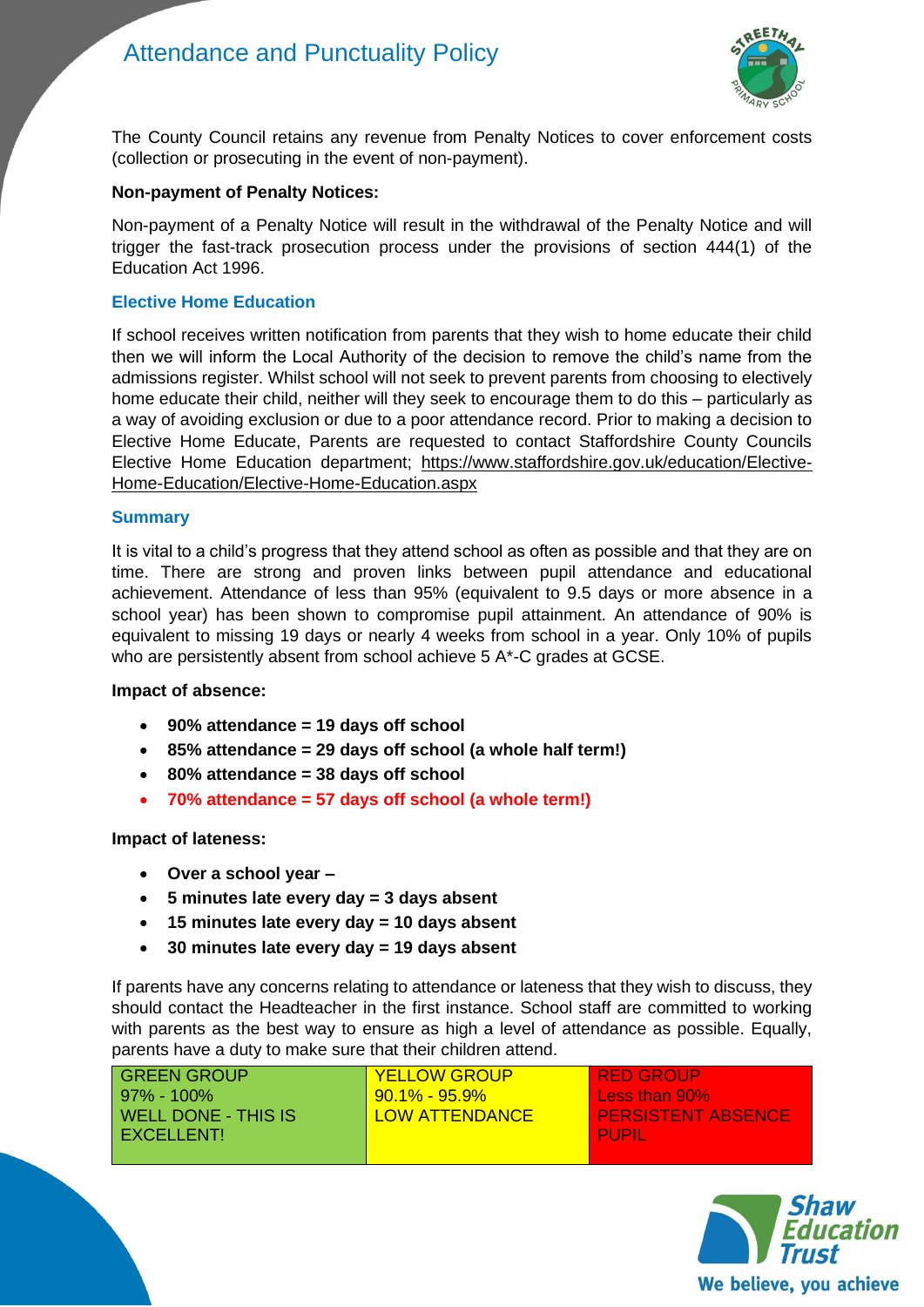

## **Leave of Absence Form**

#### **APPLICATION BY PARENT/CARER FOR CHILD'S LEAVE OF ABSENCE FROM SCHOOL DURING TERM TIME**

If in exceptional circumstances you require your child to be absent in term time, please complete this form and return it to the school at least 28 days before the date you wish to remove your child from school.

| <b>Pupil Name</b>    | <b>DOB</b>               | <b>Class</b>              |
|----------------------|--------------------------|---------------------------|
| <b>Today's Date</b>  | <b>Home Address</b>      | <b>Reason for absence</b> |
| First day of absence | Date of return to school | Number of days req.       |

**Please attach a letter in writing outlining why your child is off school during term time plus a copy of your holiday booking confirmation or other relevant information to support your application i.e. Hospital Appointment Letter.**

*I understand that if the absence request is unauthorised Education welfare will be notified of the holiday taken and a Penalty Notice may be issued. I understand that a Penalty is issued to each parent for each child taken out of school i.e £60 per parent per child, so for a family of four the fine would be £240. I understand that if I do not pay this it may result in legal action. Please refer to the Department of Education website [www.education.gov.uk](http://www.education.gov.uk/) or Staffordshire County Council website [www.staffordshire.gov.uk](http://www.staffordshire.gov.uk/) for further information.*

#### Name of Parent/Carer making application:

**Signed:** \_\_\_\_\_\_\_\_\_\_\_\_\_\_\_\_\_\_\_\_\_\_\_\_\_\_\_\_\_ **Date:** \_\_\_\_\_\_\_\_\_\_\_\_\_\_\_\_\_\_\_\_\_\_\_

(Please ensure you are giving at least 28 days' notice of the proposed absence)

(NB – if you proceed to take the requested dates this may result in a Penalty Notice being issued)

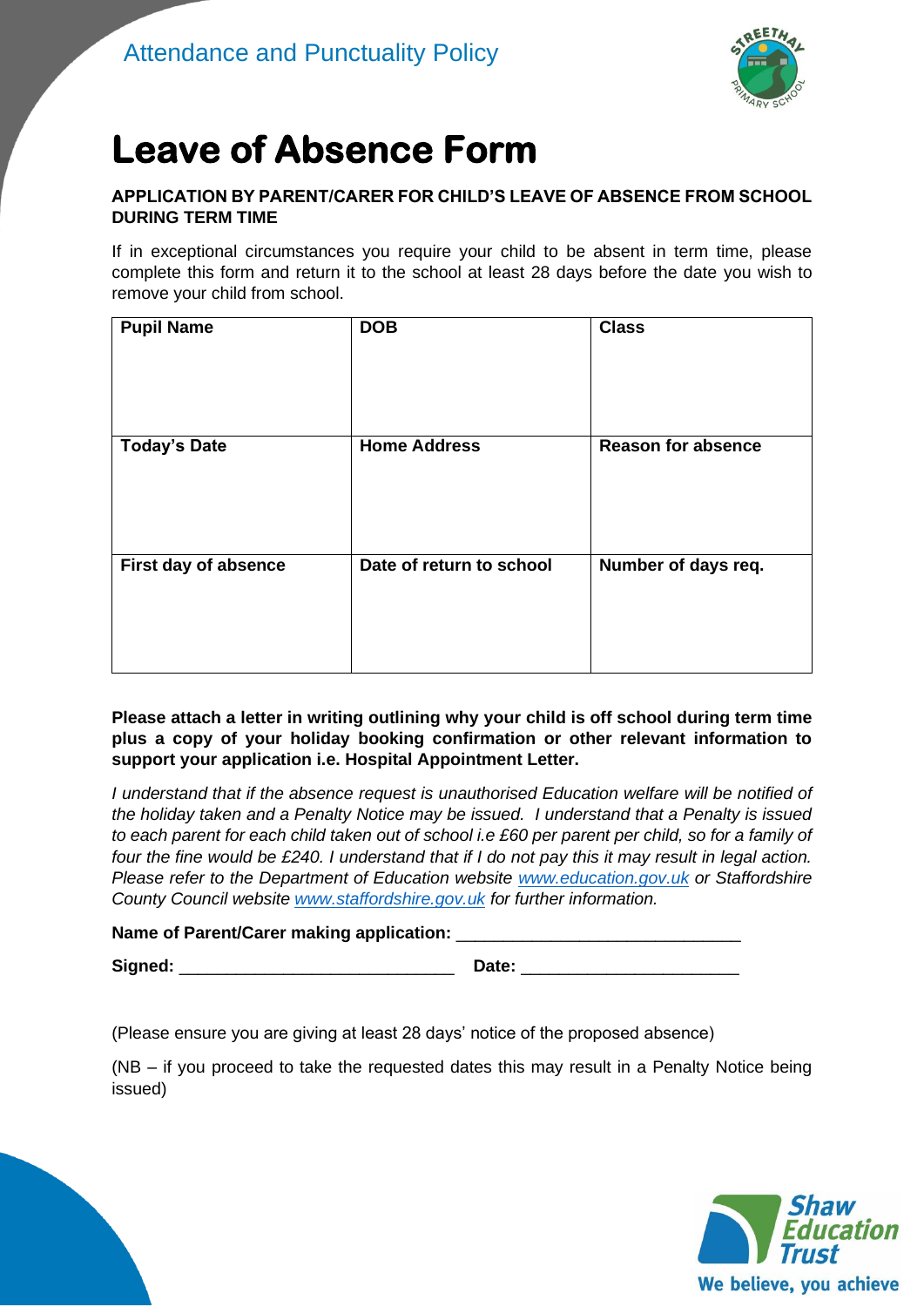

#### **B. FOR OFFICE USE ONLY**

| <b>Pupil Name</b>                                                   | <b>Class</b>                                                        |                                                 |
|---------------------------------------------------------------------|---------------------------------------------------------------------|-------------------------------------------------|
| Total number of absences<br>taken so far in academic<br>school year | Total number of absences<br>taken so far in academic<br>school year | Possible attendances so<br>far in academic year |
| No. of lates                                                        | <b>of</b><br>unauthorised<br>No.<br>absences so far                 |                                                 |

#### AUTHORISED:

#### **Your request has been authorised for the following dates:**

 $\frac{1}{2}$  / \_\_\_ / \_\_\_ to \_\_\_ / \_\_\_ / \_\_\_ Number of days

#### UNAUTHORISED:

**Your request for a leave of absence during term time has not been authorised because:**

\_\_\_\_\_\_\_\_\_\_\_\_\_\_\_\_\_\_\_\_\_\_\_\_\_\_\_\_\_\_\_\_\_\_\_\_\_\_\_\_\_\_\_\_\_\_\_\_\_\_\_\_\_\_\_\_\_\_\_\_\_\_\_\_\_\_

\_\_\_\_\_\_\_\_\_\_\_\_\_\_\_\_\_\_\_\_\_\_\_\_\_\_\_\_\_\_\_\_\_\_\_\_\_\_\_\_\_\_\_\_\_\_\_\_\_\_\_\_\_\_\_\_\_\_\_\_\_\_\_\_\_\_

\_\_\_\_\_\_\_\_\_\_\_\_\_\_\_\_\_\_\_\_\_\_\_\_\_\_\_\_\_\_\_\_\_\_\_\_\_\_\_\_\_\_\_\_\_\_\_\_\_\_\_\_\_\_\_\_\_\_\_\_\_\_\_\_\_\_

\_\_\_\_\_\_\_\_\_\_\_\_\_\_\_\_\_\_\_\_\_\_\_\_\_\_\_\_\_\_\_\_\_\_\_\_\_\_\_\_\_\_\_\_\_\_\_\_\_\_\_\_\_\_\_\_\_\_\_\_\_\_\_\_\_\_

**Signed** \_\_\_\_\_\_\_\_\_\_\_\_\_\_\_\_\_\_\_\_\_\_\_\_\_\_\_\_\_\_\_\_\_\_\_\_\_\_\_\_\_\_\_\_\_\_\_\_\_\_\_\_\_\_\_\_\_\_\_

**Mr Stuart Taylor – Head of School**

**Date**: